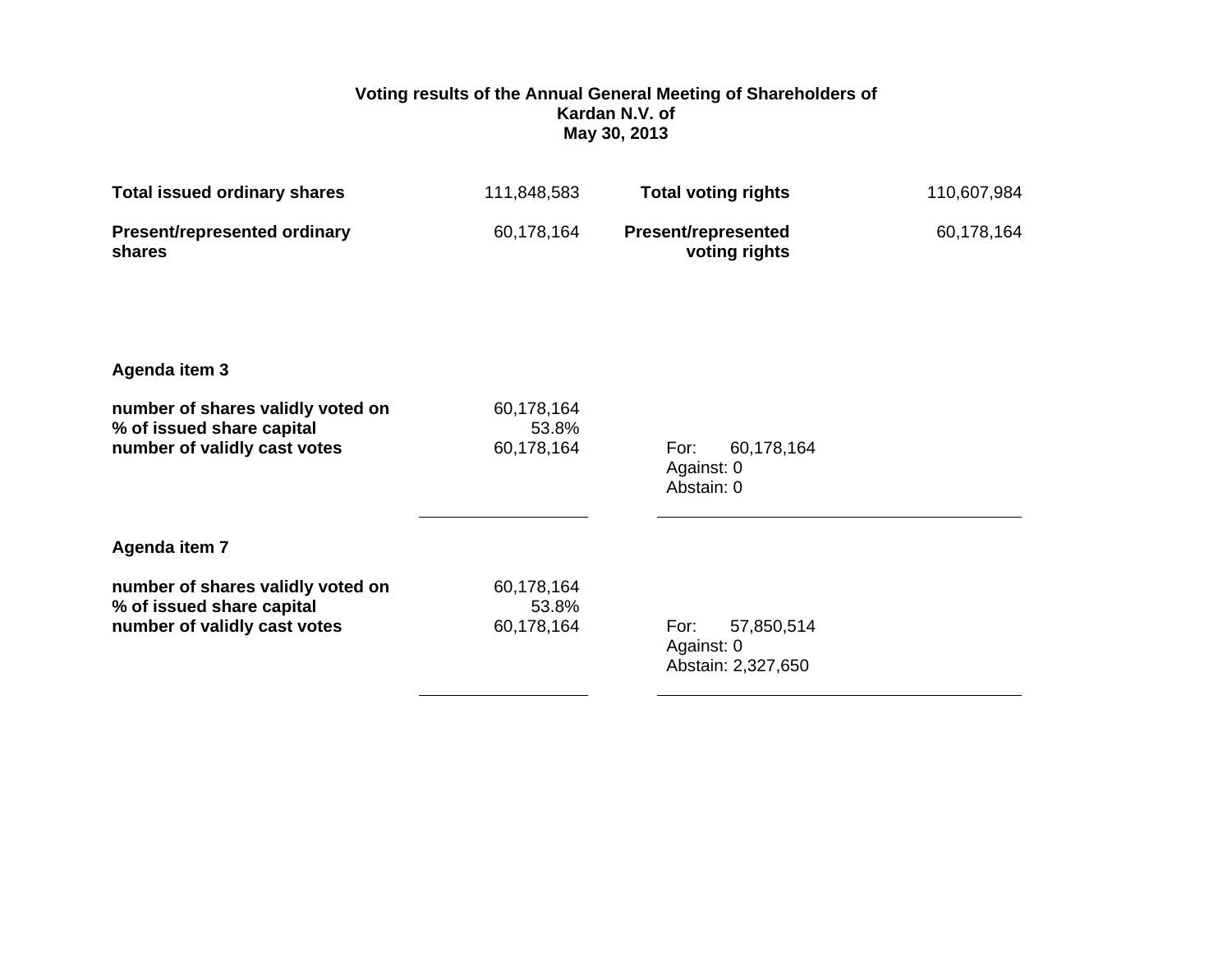## **Agenda item 8a**

| number of shares validly voted on<br>% of issued share capital<br>number of validly cast votes | 60,178,164<br>53.8%<br>60,178,164 | 49,651,206<br>For:<br>Against: 10,526,958<br>Abstain: 0 |
|------------------------------------------------------------------------------------------------|-----------------------------------|---------------------------------------------------------|
| Agenda item 8b                                                                                 |                                   |                                                         |
| number of shares validly voted on<br>% of issued share capital<br>number of validly cast votes | 60,178,164<br>53.8%<br>60,178,164 | 49,651,206<br>For:<br>Against: 10,526,958<br>Abstain: 0 |
| Agenda item 8c                                                                                 |                                   |                                                         |
| number of shares validly voted on<br>% of issued share capital<br>number of validly cast votes | 60,178,164<br>53.8%<br>60,178,164 | 49,651,206<br>For:<br>Against: 10,526,958<br>Abstain: 0 |